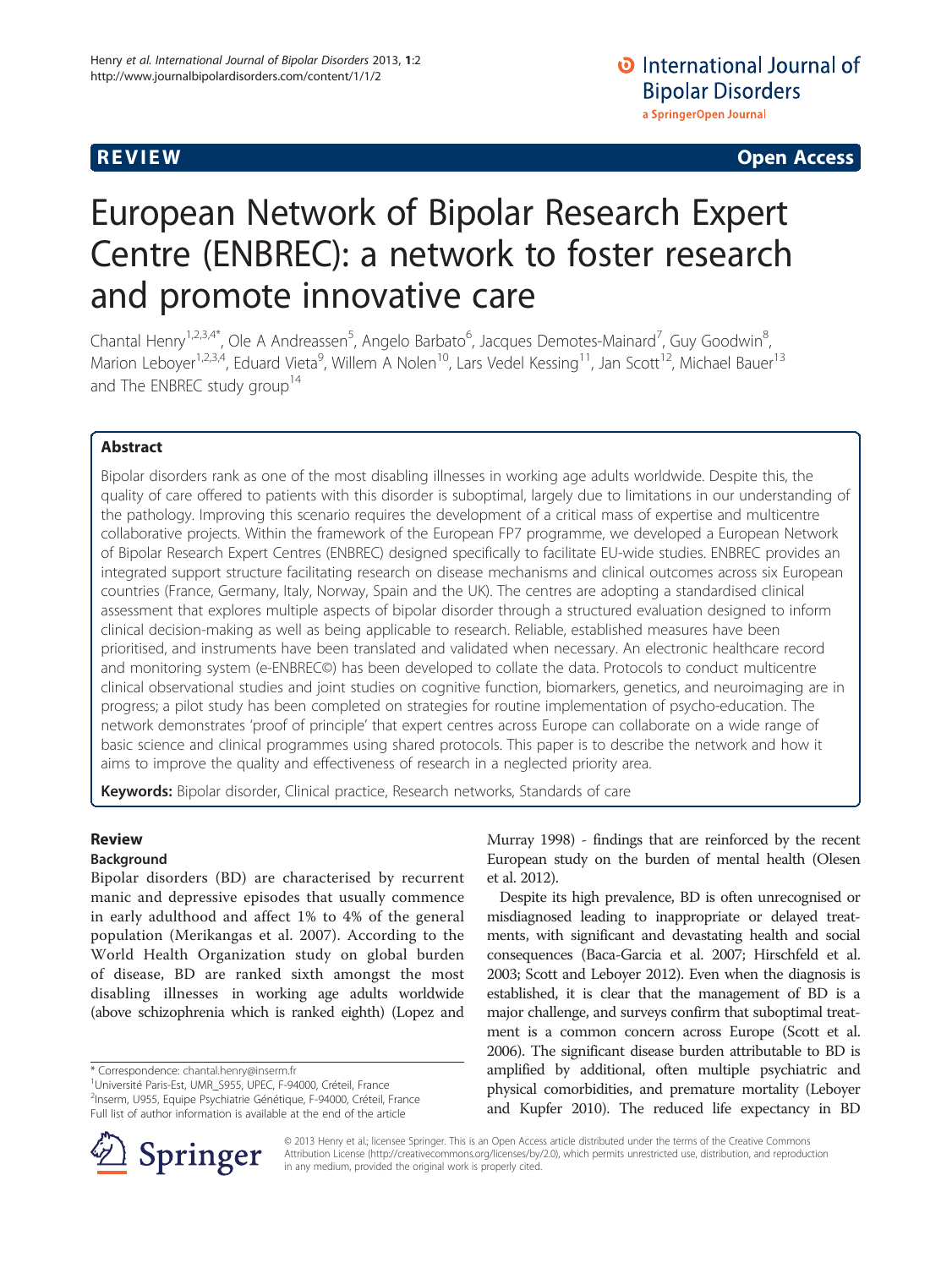due to medical comorbidity and adverse lifestyles is about 10 years for men and 11 for women (Chang et al. [2011\)](#page-6-0). Furthermore, rates of completed suicide have generally been estimated to be between 10% and 20% (Müller-Oerlinghausen et al. [2002](#page-6-0)). Even if recent studies are more optimistic, rates in BD exceed unipolar depression and schizophrenia (Bostwick and Pankratz [2000](#page-6-0); Dutta et al. [2007](#page-6-0)).

Whilst adherence to clinical practice guideline recommendations can improve outcome for patients (Goodwin et al. [2009;](#page-6-0) Nivoli et al. [2011a](#page-6-0), [b\)](#page-7-0), many of the algorithms for BD patients are derived from efficacy data from randomised controlled clinical trials (RCTs). Such RCTs usually recruit homogeneous samples of patients who will represent only about 20% of the BD population treated in day-to-day clinical practice (Vieta and Cruz [2012](#page-7-0)). Also, guidelines are not consistent in their recommendations, differing in their advice on when to use adjunctive psychological therapies or which type of therapy to offer to different patient subpopulations (Henry et al. [2011](#page-6-0)). As a consequence, clinicians often find it difficult to systematically apply recommendations to individual cases. For example, many guidelines suggest monotherapy as maintenance treatment (based on findings from RCTs); the clinical reality is that many patients receive polypharmacy for mood stabilisation (Frye et al. [2000;](#page-6-0) Wolfsperger et al. [2007](#page-7-0)). Other strategies, extending beyond the use of guidelines, therefore need to be examined, especially because the evidence suggests that efforts made to spread good clinical practice invariably result in gains for patients. For example, Bauer et al. [\(2009\)](#page-6-0) have shown that promoting systematic assessments and offering local support to clinicians working with BD improve patient outcomes. Similar national initiatives are being undertaken, e.g. the French BD network developed by Fondation FondaMental (Henry et al. [2011\)](#page-6-0) and the CIBERSAM in Spain (Vieta [2011](#page-7-0)). However, to date, there have been few attempts to facilitate an international programme on the translation of research knowledge into evidence-based clinical practice. This is especially likely to be beneficial in multifaceted disorders such as BD, where a 'personalised medicine' approach represents the best way to take into account the diversity of clinical presentation, including the frequent presence of comorbidities, and the range and optimal combinations of pharmacological and psychosocial treatments (Scott [2011](#page-7-0)).

The nature and complexity of BD mean that successful translational research requires the integration of advances in clinical and basic science to develop targeted treatments that are more specific for BD. However, improving research in the field of severe and complex disorders increasingly requires the development of a critical mass of expertise through broadly based collaborative networks. Multicentre projects maximise the likelihood of recruitment of large

clinical cohorts that reflect the heterogeneity of the disorder and facilitate cross-national epidemiological studies, as well as providing subgroups with adequate statistical power to explore pathophysiological and gene-environment interactions and to conduct clinical trials. This type of research is only usually achievable through the development and implementation of shared research protocols across a large number of centres (Vieta et al. [2011](#page-7-0)).

In order to disseminate systematic clinical assessment and high quality treatment protocols and to foster research to improve the management of BD and to develop a better understanding of the mechanisms underlying this complex condition, we have developed a network of bipolar expert centre at a European level: European Network of Bipolar Research Expert Centre (ENBREC, [www.enbrec.eu\)](http://www.enbrec.eu/). This network was set up via FP7 funding but is maintained through the support from the European College of Neuropsychopharmacology (ECNP) network initiative (ECNP-NI). In this paper, we describe the development of the ENBREC network and the common, cross-national clinical and research tools we are introducing.

# Results and discussion

In 2009, the European Union resolution on Mental Health (EU parliament A6-0034-2009) highlighted the need to develop comprehensive and integrated mental health strategies in Europe, such as cohort studies. As we live in a globally competitive environment, it is fundamental for Europe's success that high level research is viewed as a priority. This will demand joint responses from member states and between-country collaborations so that expertise and experience can be shared, and benefits can be rapidly disseminated on a Europe-wide basis. The EU resolution also acknowledges that the only way to diminish the cost and burden of mental disorders in the long-term is to invest resources in research to improve early diagnosis, develop innovative treatments, and to attempt to identify individuals at high risk of developing mental disorders with the ultimate goal of implementing prevention strategies. The ECNP is also concerned to support the development of independent collaborative international research networks of basic scientists and practising clinicians within Europe, and has established the ECNP-NI to help meet this goal. The aims and activities of its component networks are determined by the experience and expertise of the participating members, but each has the goal of extending current understanding of the causes and treatment of central nervous system disorders, thereby contributing to improvements in clinical outcomes and reducing the societal burden of mental and neurodegenerative disorders. Given the aspirations of these organisations, it is understandable that both have supported the development and activities of ENBREC. There is a need for a coordinated approach to developing patient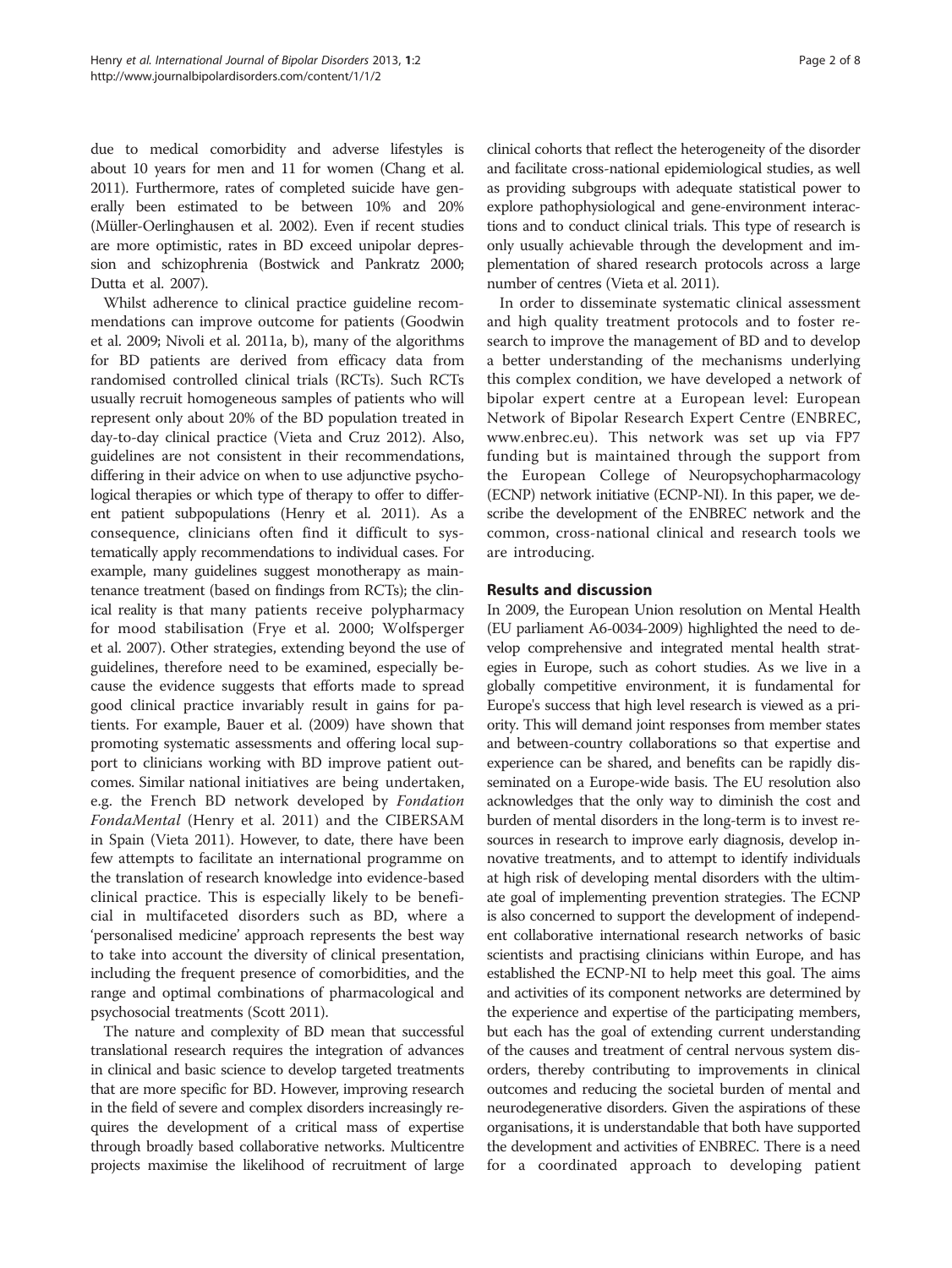cohorts for the more prevalent mental disorders representing major mental health challenges such as BD. In this context, integrated research programmes are clearly useful as clinical, epidemiological and cognitive data can be combined with biological studies such as brain imaging, genetics or neurobiology.

Expert centres provide a unified setting for highquality care and research (Henry et al. [2011](#page-6-0); Vieta [2011](#page-7-0)). Such expert centres have been shown to improve outcome of bipolar disorder compared to standard care (Kessing et al. [2013\)](#page-6-0).

We believe that embedding cohort studies within our collaborative network is the most efficient approach to obtain cross-sectional and longitudinal information about BD. The clinical setting of participating centres will also allow speedy implementation of improved diagnostic and assessment strategies. Whilst a deeper knowledge of the pathophysiology of mental health is required to improve the management of diseases and the development of new treatments, the programme will strengthen translational research delivering a new, broad, comprehensive understanding of BD from basic science to biomedical research. The ultimate clinical aim of ENBREC is to develop personalised medicine, aspiring to assess each patient using a spectrum of behavioural and neurobiological measures in order to define the best therapeutic strategies relevant to a particular profile of the disorder. Implementing prevention, early diagnosis and personalised interventions will allow ENBREC to demonstrate ways to improve personal and economic outcomes of mental health care.

This network offers a 'proof of principle' that expert centres across Europe can undertake collaborative studies using shared assessment protocols. The purpose of this network is to improve the quality and efficiency of research in the neglected priority area of mental health, specifically mood disorder.

This type of collaborative project can have a positive impact on attitudes and can bring together individuals who actively seek opportunities for collaboration. This project both supports existing collaborations and helps create new ones. This is of utmost importance for general psychiatry and for BD research. In spite of the major burden of disease for the society, mental health research as a whole (and BD research in particular) is currently hampered by several gaps. These include a gap in structuring due to its cross-disciplinary nature, encompassing a broad range of disciplines from psychology to molecular biology, a gap in funding, as a result of the poor structuring of mental health research at the national and European level, and a gap in met and unmet clinical needs, because research priorities are not always translated into clinical advances in a timely way or do not adequately reflect the priorities of day-to-day practice.

# **Methods**

# Resources and goals

Following a successful application to the 'Support Action' call of the European FP7 programme in 2009, we set about developing the infrastructure for ENBREC, a diseaseoriented EU-wide network designed to foster multinational collaboration among centres with expertise in the clinical management of and/or research in BD. The programme has now evolved into one of the networks supported by the ECNP. For Europe, the added value of ENBREC is that expertise in different research fields including epidemiology, genetics and clinical trial design is shared across centres and that leading researchers in the field of BD gain early access to large patient cohorts, improving the clinical representativeness of research samples and enhancing the external validity and statistical power of proposed studies. A core goal of ENBREC is to establish connections between leading centres in the field and to foster the development of or support existing national networks, with some of the national centres being incorporated into the Europe-wide network.

From a clinical perspective, the goal of ENBREC is to develop assessment tools and procedures to improve the diagnosis and management of BD. In addition, the crosscentre links enhance clinical investigations and observational studies, which benefit from the pooling of relevant resources including access to patients. To achieve this, there was first a need for centres to work together to develop a common assessment protocol and to develop mechanisms for efficient sharing of clinical data and biomaterial.

A separate but linked goal for the network is to disseminate clinical and basic research ideas to others working in BD in Europe and elsewhere and to produce consensus papers that highlight how to translate research findings into improved health care and clinical practice. The network also offers an unrivalled opportunity to undertake joint training of the next generation of researchers and clinicians wishing to develop expertise in BD, and joint applications for postgraduate training have been produced.

#### Participants and organisation

Six European countries are currently involved in the network (France, Germany, Italy, Norway, Spain and the UK) with a maximum of two centres per country. The coordinator (Chantal Henry, France) is in charge for day-to-day management of the ENBREC network, whilst the ENBREC project committee, composed of one representative for each country, determines the overall direction and work of the network. The programme of work is divided into work-packages (WPs) organised by a WP leader (Table [1](#page-3-0)).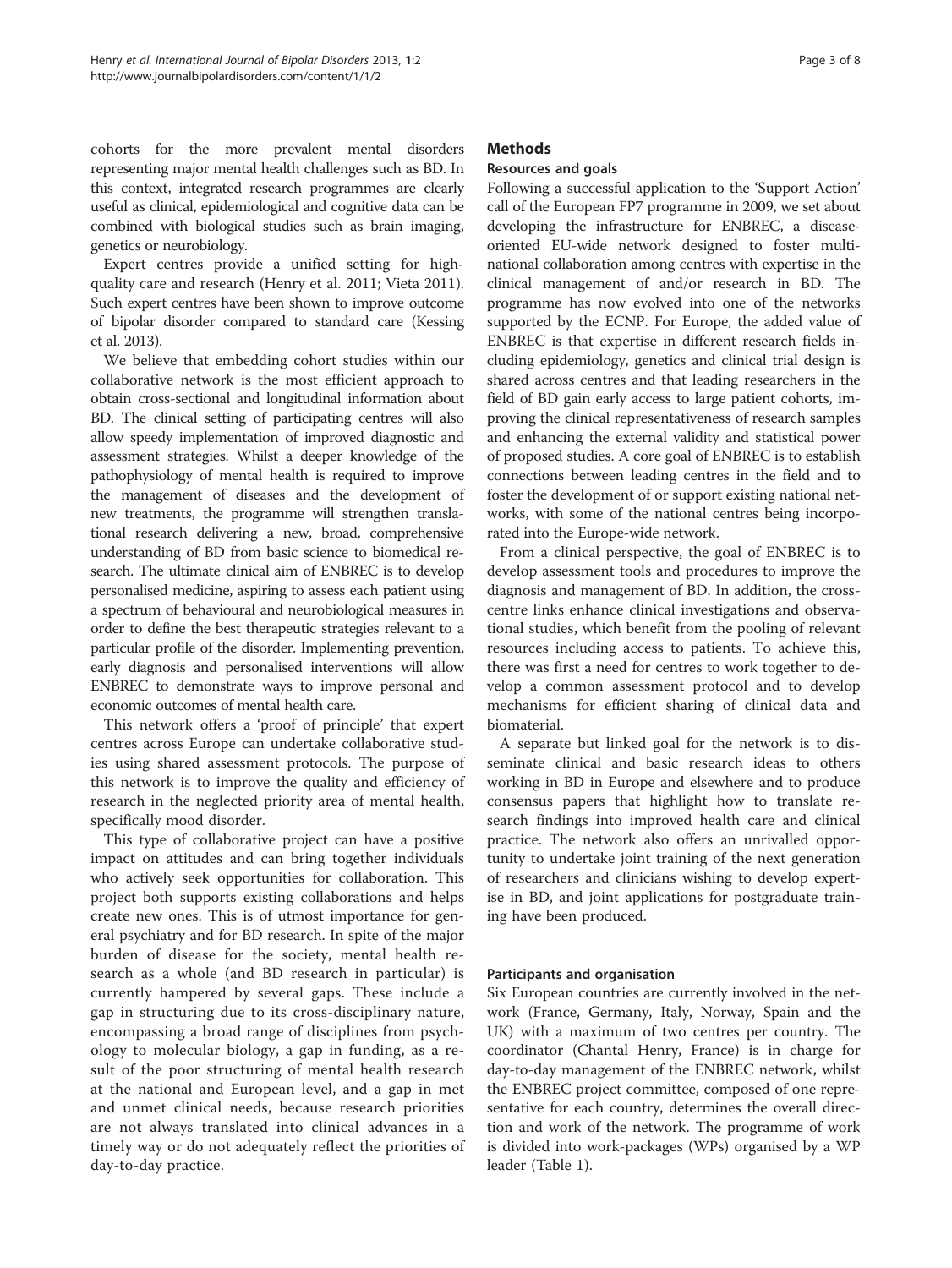<span id="page-3-0"></span>

| Table 1 Work packages supported by the ENBREC network |  |
|-------------------------------------------------------|--|

| Work package    | Scope                                                                                   | Lead                    |
|-----------------|-----------------------------------------------------------------------------------------|-------------------------|
| WP1             | Management of the project                                                               | Chantal Henry, France   |
| WP <sub>2</sub> | Developing common tools for diagnosis and multinational cohort follow-up                | Eduard Vieta, Spain     |
| WP3             | Developing common tools for neurocognitive assessment                                   | Guy Goodwin, UK         |
| WP4             | Assessment of common biomarkers and genetic markers                                     | Marion Leboyer, France  |
| WP5             | Development of standards for imaging                                                    | Ole Andreassen, Norway  |
| WP6             | Treatment optimization, definition of subgroups of responders                           | Michael Bauer, Germany  |
| WP7             | Supporting multinational clinical research and data management                          | Jacques Demotes, France |
| WP8             | Education, information, dissemination, translation of research outcomes into healthcare | Angelo Barbato, Italy   |
| WP9a            | Pan-European educational programme - 'Improving the identification of BD II disorders'  | Jan Scott, UK           |
| WP9b            | Extension to new countries and within the countries                                     | Jacques Demotes, France |

#### A standardised assessment package

All centres are in the process of adopting the same evaluation package, with many having already achieved full implementation (Henry et al. [2011](#page-6-0)). The package comprises a wide-ranging psychobiosocial assessment that systematically explores all aspects of BD including clinical presentation, personal history and factors that potentially influence the course and outcome of BD. The measures provide a high quality, structured evaluation that can inform clinical decision making, but the tools selected are also relevant and applicable to research projects. Valid, reliable and established observer- and selfrating scales were chosen in preference to idiosyncratic or untested measures. Where appropriate, assessment tools were translated into different languages, and validation studies have been undertaken as required.

# Clinical data

Agreement was reached on a core set of pre-existing rating scales that will be used for establishing diagnosis, evaluating symptoms, assessing functioning and collecting patientreported data (Table 2). As well as established and nationally validated measures, some new instruments are also being 'trialled' in selected centres. For example, in Spain, a dimensional assessment for BD, the Dimensional Assessment of Mental Nosology for DSM, has been developed to explore trans-diagnostic aspects of symptom evaluation (see Vieta and Phillips [2007](#page-7-0)).

Polarity, duration and severity are carefully evaluated for the current presentation whether the symptoms reach syndromal criteria or are or subsyndromal. This information is supplemented by data on the initial clinical presentation (including age of onset of the first symptoms, age of onset and polarity of first mood episode, age of first psychotropic treatment and age at first hospitalisation). Details of the total number of manic and total number of depressive episodes, number of hospitalisations, the presence or absence of rapid cycling, and occurrence of any postpartum episodes and predominant polarity (Colom et al. [2006](#page-6-0)) are also recorded. Psychiatric and medical comorbidities are also recorded, as are any history of suicide attempts and family history of mental disorders.

Past and current pharmacological treatments with psychotropic drugs are documented in the evaluation, with class of drug, dosage and duration of each treatment. Adherence to treatment (ranked globally as good, moderate or poor) is also recorded, as well as the degree of improvement with current treatment. Other previous treatments are also documented, including details of physical treatments, (such as electroconvulsive therapy or trans-cranial magnetic stimulation) and psychosocial interventions (such as cognitive-behavioural therapy, interpersonal therapy and individual or family psychoeducation). Physical measurements at inclusion include metrics (height, weight and abdominal perimeter), vital

#### Table 2 Core clinical rating scales

| <b>Rating scales</b>                                         | Reference                                |  |
|--------------------------------------------------------------|------------------------------------------|--|
| Psychiatric diagnosis                                        |                                          |  |
| Structured Clinical Interview for DSM-IV<br>Axis   Disorders | First et al. 2002                        |  |
| or Mini-International Neuropsychiatric<br>Interview          | Sheehan et al. 1998                      |  |
| Clinical Global Impression-Bipolar Version<br>- Modified     | Vieta Pascual et al. 2002                |  |
| Montgomery-Åsberg Depression Rating<br>Scale                 | Montgomery and Åsberg<br>1979            |  |
| Young Mania Rating Scale                                     | Young et al. 1978                        |  |
| <b>Functioning</b>                                           |                                          |  |
| Global Assessment of Functioning Scale                       | American Psychiatric<br>Association 2000 |  |
| Functioning Assessment Short Test                            | Rosa et al. 2007                         |  |
| Self-rating scales for patients                              |                                          |  |
| State-Trait Anxiety Inventory                                | Marteau and Bekker 1992                  |  |
| Altman Self-Rating Scale for Mania                           | Altman et al. 1997                       |  |
| Quick Inventory of Depressive<br>Symptomatology              | Rush et al. 2003                         |  |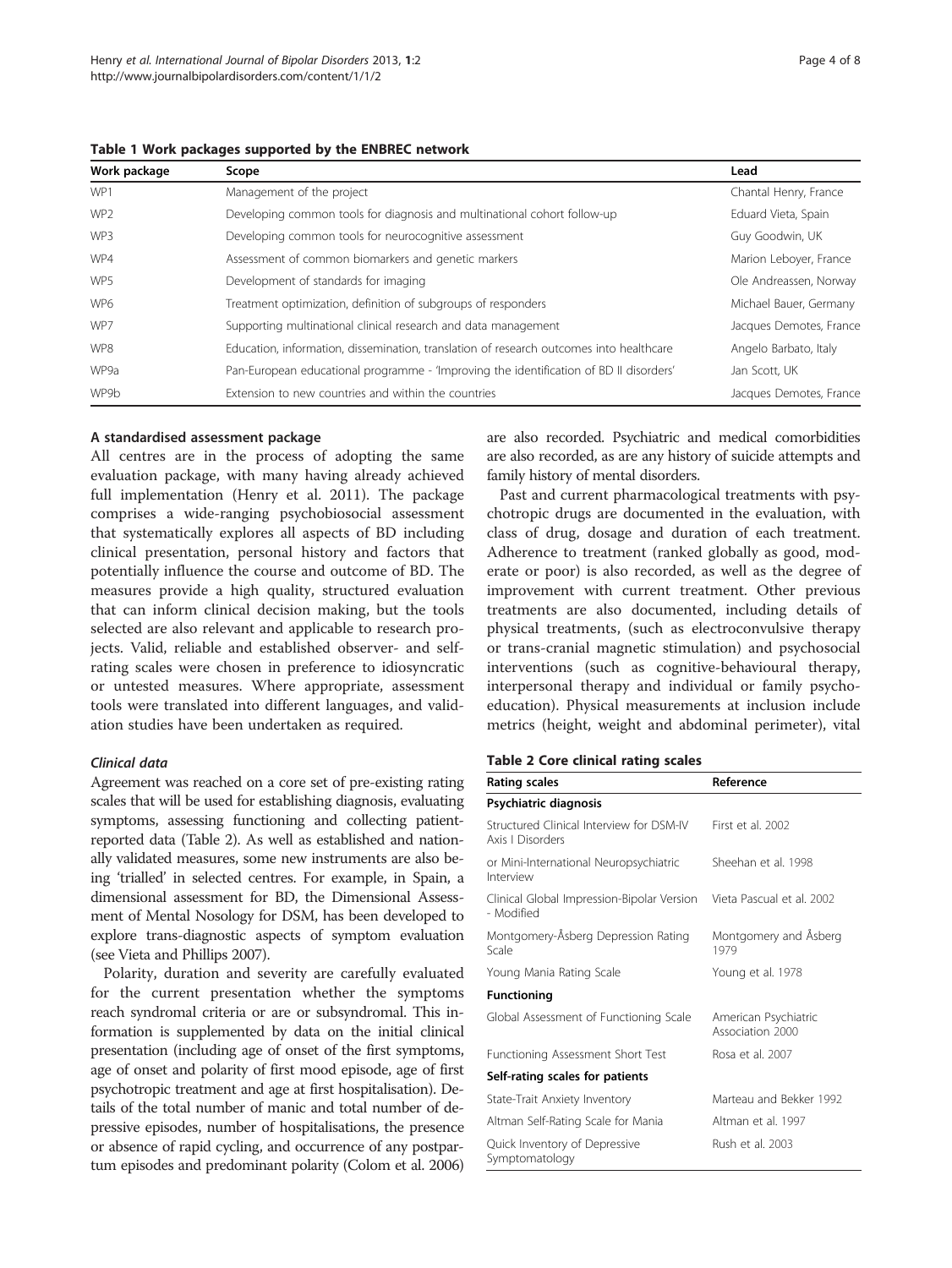signs (blood pressure and heart rate) and a full blood and biochemistry work-up.

#### Neurocognitive data

The major issues for the network with regard to the routine use of neurocognitive testing were the lengthy and time-consuming nature of assessments and the lack of feasibility of their use in a multidimensional assessment package (Goodwin et al. [2008\)](#page-6-0). Therefore, ENBREC members who are experts on neurocognition reviewed the current literature on BD and cognitive impairment and, from this, devised a minimum cognitive battery for inclusion in e-ENBREC. The selected tests include a verbal learning and memory assessment (based on California Verbal Learning Test), Forward and Reverse Digit Span (from WAIS-R Digit Span), and Trail Making Test A and B. These tests are expected to provide robust measures of cognitive functioning in BD patients across several domains and will allow deficits to be identified and monitored over time as the illness progresses and/or new treatments are developed. ENBREC findings suggest a relationship between cognitive impairment and treatment adherence (Martinez-Aran et al. [2009\)](#page-6-0).

### Data collection: electronic records and shared database

It is important for multisite collaborations that involve simultaneous collation of assessments to have efficient procedures for data capture that do not overburden clinicians or researchers but that maximise the likelihood of complete and accurate data entry. To help in this process, a specific case report form was produced, incorporating all the items in the standardised assessment package which was then translated into the languages of participating countries for local use.

A web-based application, e-ENBREC©, has also been developed to collate assessment data for clinical monitoring and research purposes. Access to the system is carefully regulated, and approval has to be obtained from the committee in charge of the safety of computerised databases in each country. To optimise data entry and retrieval, free text input has been minimised, and drop-down lists and other approaches leading to standardised inputs have been chosen whenever possible. The XML format is used to transfer data from e-ENBREC©(European network of bipolar research) expert centre into an anonymised common database for research purpose.

#### Specific research projects

In addition to the core clinical and cognitive datasets being documented for clinical cases, specific data sets are being developed for research or diagnostic purposes in participating countries. These can be linked to the clinical database in order to allow networkwide evaluation and, thus, increase the statistical

power of basic science studies. Examples of these include:

### (a)Collection of DNA

The aim of this project is to collect samples of biomaterial to perform genetic and biomarker studies. This will enable the collection of large DNA samples from patients who have been well characterised from a clinical, cognitive and, potentially, imaging perspective. The analysis of more homogenous patient groups with wellspecified clinical features should facilitate the identification of potential genetic markers of BD. Existing procedures already allow ENBREC partners to exchange biological material. The Material Transfer Agreement has already been used for this purpose by ENBREC partners.

(b)Brain imaging

Brain imaging techniques have revolutionised the understanding of the human brain, with potential to identify brain pathology underlying psychiatric disorders, including bipolar disorders (Rimol et al. [2010\)](#page-7-0). In addition, it has the potential to become a tool for early identification, subgrouping, disease monitoring and treatment stratification. The overall aim of the ENBREC project is to develop a common MRI protocol which allows pooling of data acquired with standard clinical MRI scanners that can be used in multisite studies of bipolar disorders. Structural MRI studies usually provide global estimates of gray or white matter volume changes, or a small number of regions of interest. Recent advances in structural imaging now allow for a more comprehensive evaluation of brain changes by providing continuous maps of cortical thickness and surface area, subcortical volumes and measures of white matter microstructure throughout the brain (Fischl and Dale [2000\)](#page-6-0). White matter can now be quantified using diffusion tensor imaging. It will be important to cross this information with cognitive data in large cohorts of patients in order to address any structural features underlying the pathology (Forcada et al. [2011\)](#page-6-0). In the future and if funding permits, it is hoped to extend the imaging protocols of functional MRI.

# Promoting innovative care and treatment protocols

A significant number of patients with BD, who achieve neither clinical remission nor functional recovery despite high levels of medication adherence (Rosa et al. [2011](#page-7-0)) and recurrence rates following a manic episode, are about 40% to 60% even when receiving maintenance drug therapy (Gitlin et al. [1995\)](#page-6-0). Such data highlight the need to address nonpharmacological factors in order to improve outcome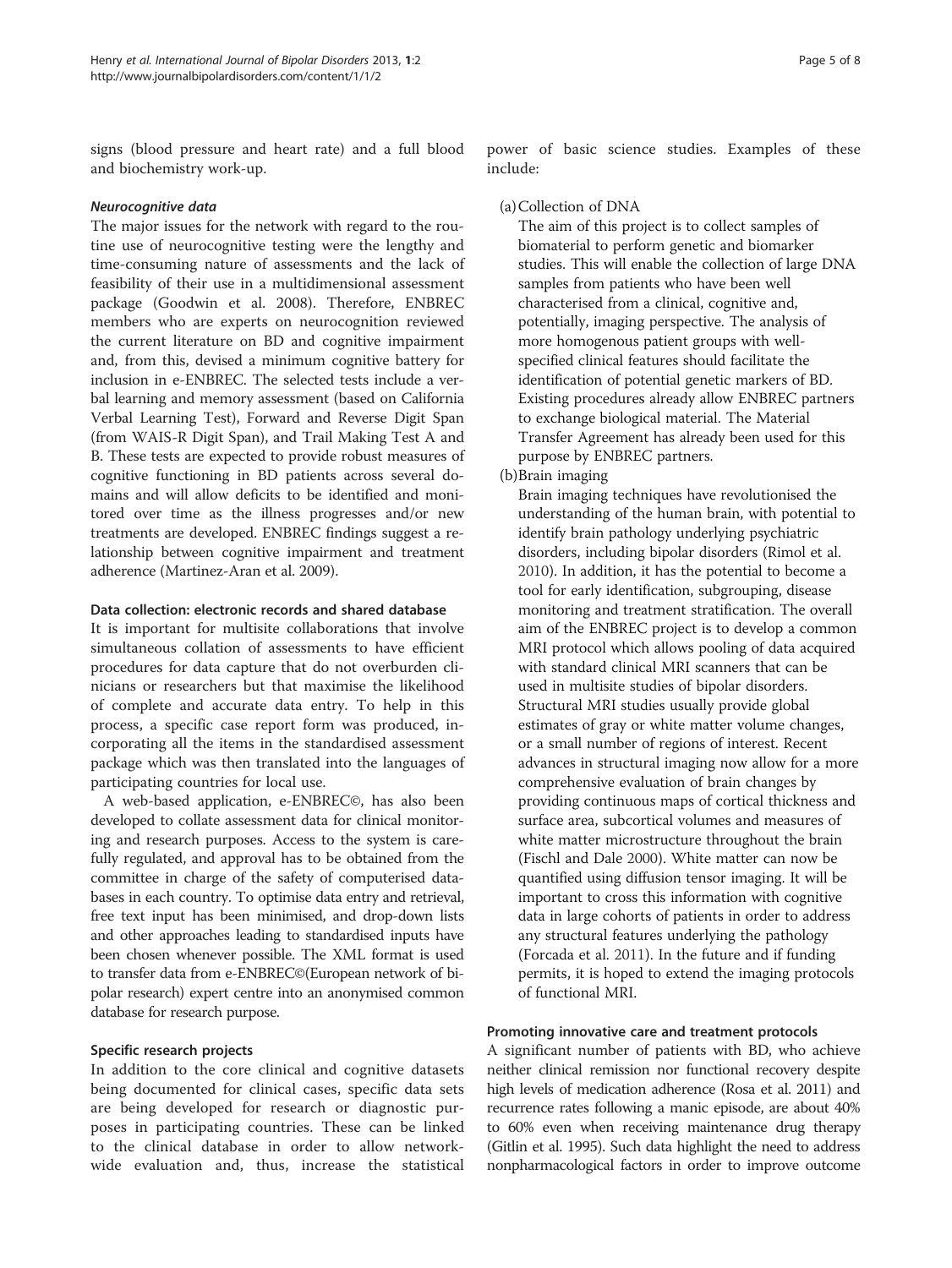and to encourage patients to take an active role in the management of their illness and collaborate in the care process. Surveys of patient preferences reveal that there is a strong wish by patients with BD to undertake self-help and participate in psychological interventions (Pontin et al. [2009](#page-7-0)).

Evidence from research supports the efficacy and likely effectiveness of a number of psychosocial treatments, including group psycho-education, family-focused therapy, interpersonal and social rhythm therapy, and cognitive behaviour therapy (Miklowitz and Scott [2009;](#page-6-0) Vieta et al. [2009\)](#page-7-0). The lower cost and potential ease of dissemination of group psycho-education suggest that its use as a first-line approach warrants exploration. Research by members of ENBREC suggests that a number of elements should ideally be included in a basic psychoeducation package. The key elements of the package and options for delivery such as 11 sessions of group psychoeducation supplemented by a DVD, and an abbreviated psycho-education package, are currently being explored by ENBREC centres. The recommended components of a basic psycho-education package are the following:

- (a)Use of a mood diary and life-event charting to monitor mood patterns and effectiveness of intervention
- (b)Awareness of medication effects and improvement of decision-making skills on drug treatment in a collaborative way
- (c) Identification of early warning signs
- (d)Encouragement of structured routines and healthy lifestyles
- (e) Stabilisation of sleep/wake cycles
- (f) Emotional self-regulation and social skills
- (g)Improvement of communication skills
- (h)Acquisition of balanced attitudes towards the self in relation to the illness
- (i) Reduction of self-stigmatisation

Despite promising research findings, dissemination remains an unresolved issue. Within the ENBREC network, a working group has been mandated to recommend how best to extend psycho-education techniques that have been shown to be effective into every level of everyday psychiatric care.

# Sustainability of the network: links maintained beyond initial phase of ENBREC

By the time the FP7 funding ended (June 2011), ENBREC members had engaged in and continue to be involved in several joint research projects at a Europe-wide level. The ongoing support of ECNP-NI is also vital to the continuation of the collaborative group. The sustainability of the network is secured because the centres involved in the collaboration are all clinically active, offering expert care and

treatment of BD. Resources are provided within each country to ensure continuity of clinical care. The common clinical and cognitive assessment and the follow-up protocol chosen for ENBREC represent a basic, but systematic and comprehensive assessment of cases which allows the expert centres to provide high-quality advice on diagnosis and treatment to the referrers and patients in each participating country. At the same time, a major potential barrier to cross-national research has been overcome, allowing easier implementation of new basic science and clinical research studies in the future. The closely identified research group will also be in a strong position to apply for multicentre research grants and potentially represents an attractive option to international industrial partners who, for example, wish to plan and execute pilot studies or pivotal randomised controlled clinical trials. Industry-funded unrestricted educational grants are also being explored to help support the training initiatives that have grown out of the research programme.

### Conclusions

Currently, there is no equivalent multisite collaboration in the field of BD in Europe, which is able to conduct research within an organised disease-oriented clinical network, including multidisciplinary and trans-cultural approaches and with a long-term perspective. The network will provide useful clinical data from a European sample of patients. A major strength of the network is its capacity to develop research from basic science to psychosocial research programmes. It also contributes to the ECNP-NI portfolio. In the near future, the efforts of multiple stakeholders, promoters and funding agencies will need to converge into more efficient and coordinated initiatives under the umbrella and support of 'networks of networks', which should avoid redundancies and inefficiencies in research. ENBREC may be the seed of such a Network in the field of BD.

#### Competing interests

OAA has received financial support to attend international conferences and speakers' honorarium from AstraZeneca, GSK, Eli Lilly, Lundbeck and BMS. AB has held a grant from BMS. GG holds or has held grants from Bailly Thomas charity, Medical Research Council, NIHR and Servier; has received honoraria from AstraZeneca, BMS, Lundbeck, Sanofi-Aventis and Servier; holds shares in P1Vital Ltd.; has served on advisory boards for AstraZeneca, BMS, Boehringer Ingelheim, Cephalon, Janssen-Cilag, Lilly, Lundbeck, P1Vital, Servier, Shering Plough and Wyeth; and acted as an expert witness for Lilly and Servier. CH has received financial support to attend national and international conferences, fees for talks on bipolar disorders or as consultant in advisory boards from Astra Zeneca, BSM-Otsuka, Eli Lilly, Lundbeck and Sanofi-Aventis. ML has received financial support to attend international conferences and speakers' honorarium from AstraZeneca and BMS. EV has served as consultant, advisor or speaker for the following companies: Astra-Zeneca, Bristol-Myers-Squibb, Eli Lilly, Forest Research Institute, Gedeon Richter, Glaxo-Smith-Kline, Janssen-Cilag, Jazz, Lundbeck, Merck Sharpe and Dohme, Novartis, Otsuka, Pfizer, Sanofi, Servier, Shering-Plough, Takeda and United Biosource Corporation. JS has current grant funding relevant to this paper, which includes the MRC UK BP II Cohort Study, NTW NHS Trust FSF Research Fund and Janssen-Cilag Unrestricted Educational Grant. JS has also received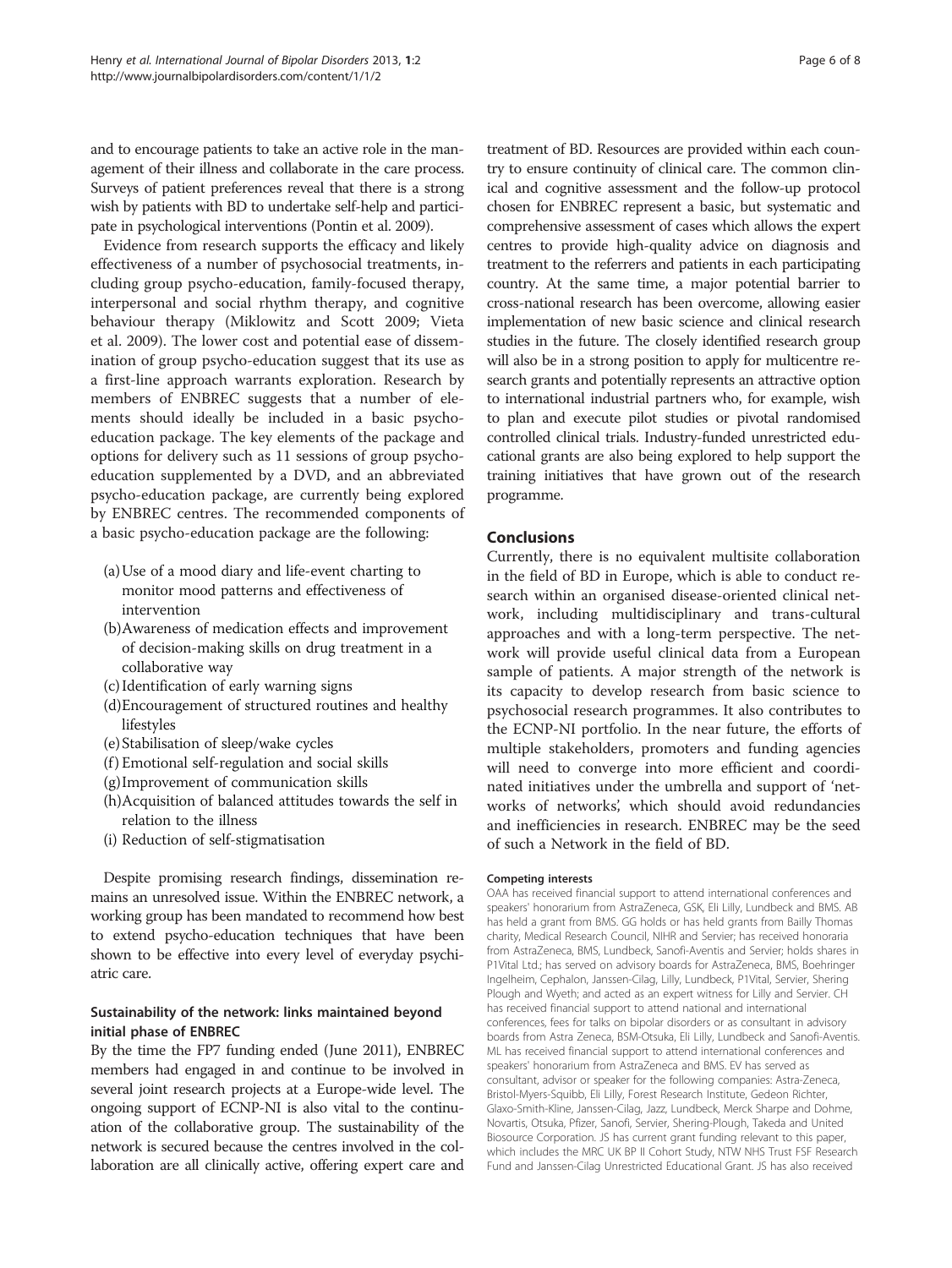<span id="page-6-0"></span>funding to attend national and international conferences, fees for talks on psychosocial aspects of BP, or advisory board fees from Astra Zeneca, BMS-Otsuko, Eli Lilly, GSK, Jansen-Cilag, Lundbeck, Sanofi-Aventis and Servier. The other authors declare that they have no competing interests.

#### Authors' contributions

CH and JS wrote the first draft of the manuscript. All authors contributed to and have approved the final manuscript.

#### Authors' information

ENBREC study Group: The authors plus France: B Étain, C Rémond, S Jamain, F Bellivier; Norway: G Morken, Italy:BD'Avanzo, A Parabiaghi, F Rapisarda, M Vallarino; United Kingdom: C Bourne, JR Geddes; Spain: C Torrent, CM Bonnin; Germany: A Pfennig, P Ritter, European Network Initiative : N. van der Wee and Patrice Boyer

#### Acknowledgments

We acknowledge the editor who help to review the manuscript. Funding for this study was provided by the European Union's seventh framework programme FP7/2007–2013 under grant agreement 223102, by additional funding from the European College of Neuropsychopharmacology and by the Investissements d'Avenir program managed by the ANR under reference ANR-11-IDEX-0004-02.

#### Author details

<sup>1</sup>Université Paris-Est, UMR\_S955, UPEC, F-94000, Créteil, France. <sup>2</sup>Inserm, U955, Equipe Psychiatrie Génétique, F-94000, Créteil, France. <sup>3</sup>AP-HP, Hôpital H. Mondor - A. Chenevier, Pôle de Psychiatrie, F-94000, Créteil, France. 4 Fondation FondaMental, fondation de coopération scientifique, F-94000, Créteil, France. <sup>5</sup>KG Jebsen Centre for Psychosis Research, Division of Mental Health and Addiction, Oslo University Hospital & Institute of Clinical Medicine, University of Oslo, Oslo, Norway. <sup>6</sup>Laboratory of Epidemiology and Social Psychiatry, Mario Negri Institute for Pharmacological Research, Milan, Italy. <sup>7</sup>European Clinical Research Infrastructures Network (ECRIN), INSERM, Paris, France. <sup>8</sup>University Department of Psychiatry, University of Oxford, Oxford, UK. <sup>9</sup>Institute of Neuroscience, Hospital Clinic, University of Barcelona, IDIBAPS, CIBERSAM, ENBREC, Barcelona, Catalonia, Spain. <sup>10</sup>Department of Psychiatry, University Medical Center Groningen, University of Groningen, Groningen, The Netherlands. 11Psychiatric Center Copenhagen Department, Faculty of Health Sciences, University of Copenhagen, O 6233, Blegdamsvej 9, 2100, Copenhagen, Denmark. <sup>12</sup>Academic Psychiatry, Institute of Neuroscience, Newcastle University, Newcastle-upon-Tyne, UK. <sup>13</sup>Department of Psychiatry and Psychotherapy, University Hospital Carl Gustav Carus, Technische Universität, Dresden, Germany. 14ENBREC, European Commission, Smith Square, London, UK.

#### Received: 30 January 2013 Accepted: 13 February 2013 Published: 17 April 2013

#### References

- Altman EG, Hedeker D, Peterson JL, Davis JM. The Altman Self-Rating Mania Scale. Biological Psychiatry. 1997; 42(10):948–55. doi:[10.1016/S0006-3223\(96\)00548-3.](http://dx.doi.org/10.1016/S0006-3223(96)00548-3)
- American Psychiatric Association. Diagnostic and statistical manual of mental disorders. 4th ed. American Psychiatric Association: Text Revision. Washington DC; 2000.
- Baca-Garcia E, Perez-Rodriguez MM, Basurte-Villamor I, Lopez-Castroman J, Fernandez del Moral AL, Jimenez-Arriero MA, Gronzalez de Rivera JL, Saiz-Ruiz J, Leiva-Murillo JM, de Prado-Cumplido M, Santiago-Mozos R, Artes-Rodriguez A, Oquendo MA, de Leon J. Diagnostic stability and evolution of bipolar disorder in clinical practice: a prospective cohort study. Acta Psychiatrica Scandinavica. 2007; 115(6):473–80. doi[:10.1111/j.1600-](http://dx.doi.org/10.1111/j.1600-0447.2006.00984.x) [0447.2006.00984.x.](http://dx.doi.org/10.1111/j.1600-0447.2006.00984.x)
- Bauer MS, Biswas K, Kilbourne AM. Enhancing multiyear guideline concordance for bipolar disorder through collaborative care. The American Journal of Psychiatry. 2009; 166(11):1244–50. doi[:10.1176/appi.ajp.2009.09030342.](http://dx.doi.org/10.1176/appi.ajp.2009.09030342)
- Bostwick JM, Pankratz VS. Affective disorders and suicide risk: a reexamination. The American Journal of Psychiatry. 2000; 157(12):1925–32. doi:[10.1176/appi.](http://dx.doi.org/10.1176/appi.ajp.157.12.1925) [ajp.157.12.1925.](http://dx.doi.org/10.1176/appi.ajp.157.12.1925)
- Chang CK, Hayes RD, Perera G, Broadbent MT, Fernandes AC, Lee WE, Hotopf M, Stewart R. Life expectancy at birth for people with serious mental illness and
- Colom F, Vieta E, Daban C, Pacchiarotti I, Sanchez-Moreno J. Clinical and therapeutic implications of predominant polarity in bipolar disorder. J Affect Disord. 2006; 93(1–3):13–7. doi[:10.1016/j.jad.2006.01.032.](http://dx.doi.org/10.1016/j.jad.2006.01.032)
- Dutta R, Boydell J, Kennedy N, Van OS, Fearon P, Murray RM. Suicide and other causes of mortality in bipolar disorder: a longitudinal study. Psychological Medicine. 2007; 37(6):839–47. doi:[10.1017/S0033291707000347.](http://dx.doi.org/10.1017/S0033291707000347)
- First MB, Spitzer RL, Gibbon M, Williams JBW. Structured clinical interview for DSM-IV-TR Axis I Disorders, Research Version, Patient Edition (SCID-I/P). New York: Biometrics Research, New York State Psychiatric Institute; 2002.
- Fischl B, Dale AM. Measuring the thickness of the human cerebral cortex from magnetic resonance images. Proc Natl Acad Sci USA. 2000; 97(20):11050–5. doi[:10.1073/pnas.200033797](http://dx.doi.org/10.1073/pnas.200033797).

Forcada I, Papachristou E, Mur M, Christodoulou T, Jogia J, Reichenberg A, Vieta E, Frangou S. The impact of general intellectual ability and white matter volume on the functional outcome of patients with Bipolar Disorder and their relatives. J Affect Disord. 2011; 130(3):413-20. doi:[10.1016/j.jad.2010.10.048.](http://dx.doi.org/10.1016/j.jad.2010.10.048)

Frye MA, Ketter TA, Leverich GS, Huggins T, Lantz C, Denicoff KD, Post RM. The increasing use of polypharmacotherapy for refractory mood disorders: 22 years of study. The Journal of Clinical Psychiatry. 2000; 61(1):9-15. doi[:10.4088/JCP.v61n0104.](http://dx.doi.org/10.4088/JCP.v61n0104)

Gitlin MJ, Swendsen J, Heller TL, Hammen C. Relapse and impairment in bipolar disorder. The American Journal of Psychiatry. 1995; 152(11):1635-40.

- Goodwin GM, Consensus Group of the British Association for Psychopharmacology. Evidence-based guidelines for treating bipolar disorder: revised second edition–recommendations from the British Association for Psychopharmacology. J Psychopharmacol. 2009; 23(4):346–88.
- Goodwin GM, Martinez-Aran A, Glahn DC, Vieta E. Cognitive impairment in bipolar disorder: neurodevelopment or neurodegeneration? An ECNP expert meeting report. Eur Neuropsychopharmacol. 2008; 18(11):787–93. doi[:10.1016/j.euroneuro.2008.07.005.](http://dx.doi.org/10.1016/j.euroneuro.2008.07.005)
- Henry C, Etain B, Mathieu F, Raust A, Vibert JF, Scott J, Leboyer M. A French network of bipolar expert centres: a model to close the gap between evidence-based medicine and routine practice. J Affect Disord. 2011; 131 (1–3):358–63. doi[:10.1016/j.jad.2010.11.013.](http://dx.doi.org/10.1016/j.jad.2010.11.013)
- Hirschfeld RM, Lewis L, Vornik LA. Perceptions and impact of bipolar disorder: how far have we really come? Results of the national depressive and manic-depressive association 2000 survey of individuals with bipolar disorder. The Journal of Clinical Psychiatry. 2003; 64(2):161-74. doi:[10.4088/](http://dx.doi.org/10.4088/JCP.v64n0209) [JCP.v64n0209](http://dx.doi.org/10.4088/JCP.v64n0209).
- Kessing LV, Hansen HV, Hvenegaard A, et al. Treatment in a specialised outpatient mood disorder clinic v. standard out-patient treatment in the early course of bipolar disorder: randomised clinical trial. Br J Psychiatry. 2013; 202:212–9.

Leboyer M, Kupfer DJ. Bipolar disorder: new perspectives in health care and prevention. J Clin Psychiatry. 2010; 71(12):1689–95. doi:[10.4088/JCP.10m06347yel.](http://dx.doi.org/10.4088/JCP.10m06347yel)

- Lopez AD, Murray CC. The global burden of disease, 1990–2020. Nat Med. 1998; 4(11):1241–3. doi[:10.1038/3218](http://dx.doi.org/10.1038/3218).
- Marteau TM, Bekker H. The development of a six-item short-form of the state scale of the Spielberger State-Trait Anxiety Inventory (STAI). Br J Clin Psychol. 1992; 31(Pt 3):301-6. doi[:10.1111/j.2044-8260.1992.tb00997.x.](http://dx.doi.org/10.1111/j.2044-8260.1992.tb00997.x)

Martinez-Aran A, Scott J, Colom F, Torrent C, Tabares-Seisdedos R, Daban C, Leboyer M, Henry C, Goodwin GM, Gonzalez-Pinto A, Cruz N, Sanchez-Moreno J, Vieta E. Treatment nonadherence and neurocognitive impairment in bipolar disorder. J Clin Psychiatry. 2009; 70(7):1017–23. doi[:10.4088/JCP.08m04408](http://dx.doi.org/10.4088/JCP.08m04408).

Merikangas KR, Akiskal HS, Angst J, Greenberg PE, Hirschfeld RM, Petukhova M, Kessler RC. Lifetime and 12-month prevalence of bipolar spectrum disorder in the National Comorbidity Survey replication. Archives of General Psychiatry. 2007; 64(5):543–52. doi:[10.1001/archpsyc.64.5.543.](http://dx.doi.org/10.1001/archpsyc.64.5.543)

- Miklowitz DJ, Scott J. Psychosocial treatments for bipolar disorder: cost-effectiveness, mediating mechanisms, and future directions. Bipolar Disorders. 2009; 11(Suppl 2):110–22. doi:[10.1111/j.1399-](http://dx.doi.org/10.1111/j.1399-5618.2009.00715.x) [5618.2009.00715.x.](http://dx.doi.org/10.1111/j.1399-5618.2009.00715.x)
- Montgomery SA, Åsberg M. A new depression scale designed to be sensitive to change. Br J Psychiatry. 1979; 134:382–9. doi[:10.1192/bjp.134.4.382.](http://dx.doi.org/10.1192/bjp.134.4.382)
- Müller-Oerlinghausen B, Berghofer A, Bauer M. Bipolar disorder. Lancet. 2002; 359(9302):241–7. doi[:10.1016/S0140-6736\(02\)07450-0](http://dx.doi.org/10.1016/S0140-6736(02)07450-0).
- Nivoli AM, Colom F, Murru A, Pacchiarotti I, Castro-Loli P, González-Pinto A, Fountoulakis KN, Vieta E. New treatment guidelines for acute bipolar